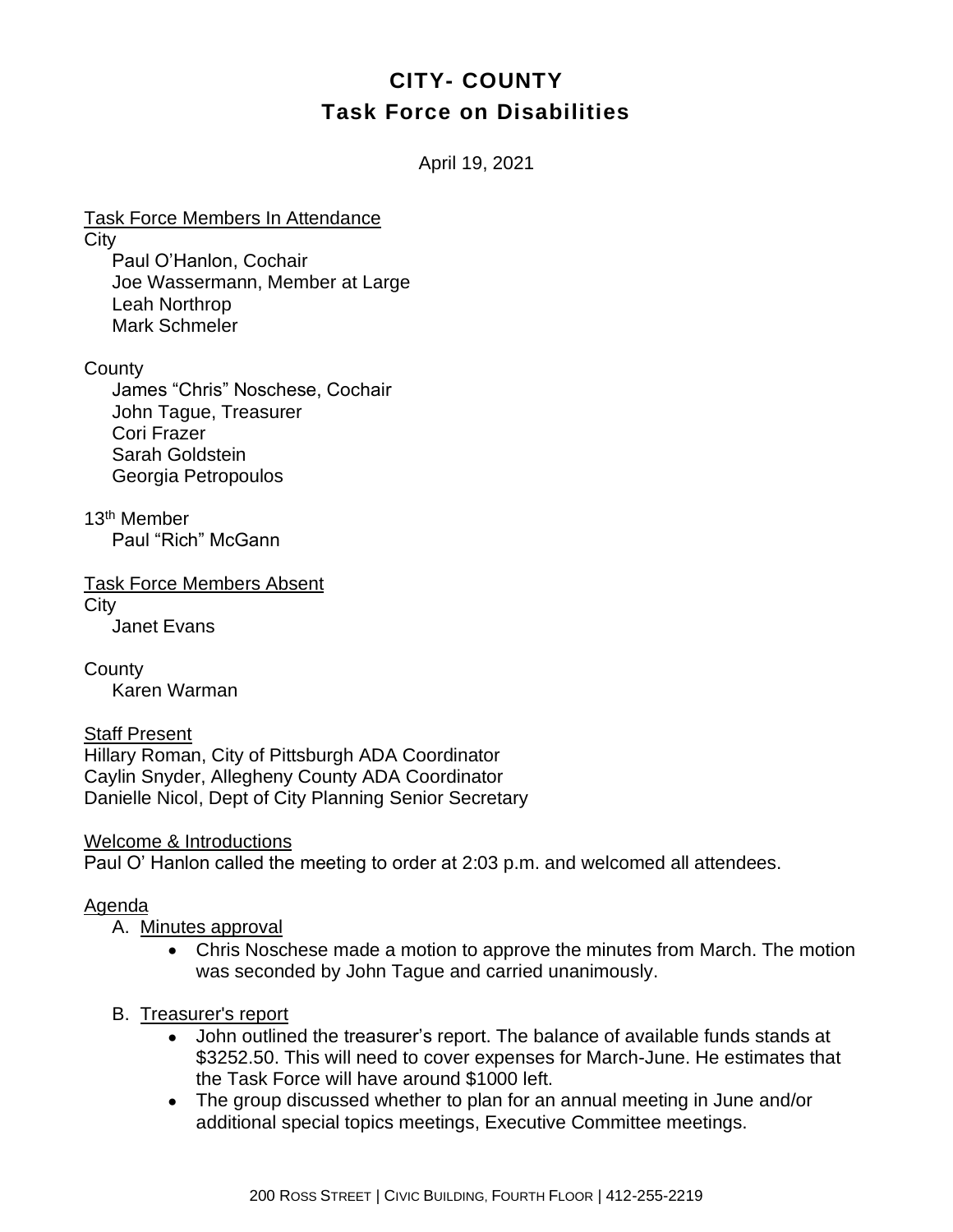- Paul suggested returning to this issue in the remaining time at the end of the meeting.
- John added that the CCTFD will be granted additional funds from the County for the 2020-21 budget.
- Chris commented that he is in favor of having further discussions on disability employment. He suggests inviting OVR and other disability employment specialists.
- Paul noted that after business hours transportation is a major issue for the disability community as paratransit services often only operate during regular business hours.
- Joe Wassermann moved to accept the treasurer's report as written. It was seconded by Chris and carried unanimously.
- C. BRT advocacy: Intergroup Relations Policy
	- Cori Frazer introduced the Intergroup Relations Policy as a potential remedy for remaining concerns about the BRT's elimination or right-side parking along parts of Forbes and Fifth Avenues in Uptown.
	- The Intergroup Relations Policy is a process that can be invoked to alleviate community tensions around these types of issues. Wesley Speary from the Pittsburgh Commission on Human Relations (CHR) approached Cori to see if they were interested in doing so.
	- Cori explained that the matter is further complicated by the involvement of multiple entities in the BRT project. Wesley has explained to them that the commission has enforcement power that can provide a level of oversight.
		- They added that whether or not the process provides resolution, it could be a helpful tool to add to the group's advocacy toolbox.
	- Chris added that he can't see the justification for the millions of dollars spent on the BRT since it doesn't run 24/7, 365. He also doesn't see why parking on the right-hand side of the street can't remain.
	- Wesley joined the discussion and explained more about Intergroup Relations Policy. He offered that CHR could hold a public hearing on this issue, which would be different than a regular complaint-based process. It would be an information-gathering, resolution-seeking process.
	- Wesley mentioned his contact at the US Attorney's Office who is employed by the DOJ, saying that they could potentially help to investigate this issue.
	- Sarah Goldstein commented in response to Chris that the BRT should not be a 24/7 service out of public safety concerns.
	- Paul responded to Wesley, noting his frustration that he feels the disability community is being tasked with the burden of proving that they should not be discriminated against when they are already protected by federal law. He feels that the burden should be on the public entity to prove that it is not acting in a discriminatory way.
	- Wesley offered that a public hearing under the Intergroup Relations Policy could address some of the underlying issues and perhaps spark changes and improvements, perhaps in the form of an MOU.
	- Leah Northrop asked about the potential negative consequences of filing a complaint. Wesley answered that the respondent may get angry, though the complainant is legally protected from retaliation. He also mentioned that CHR only has jurisdiction over City entities. Projects such as the BRT also involve the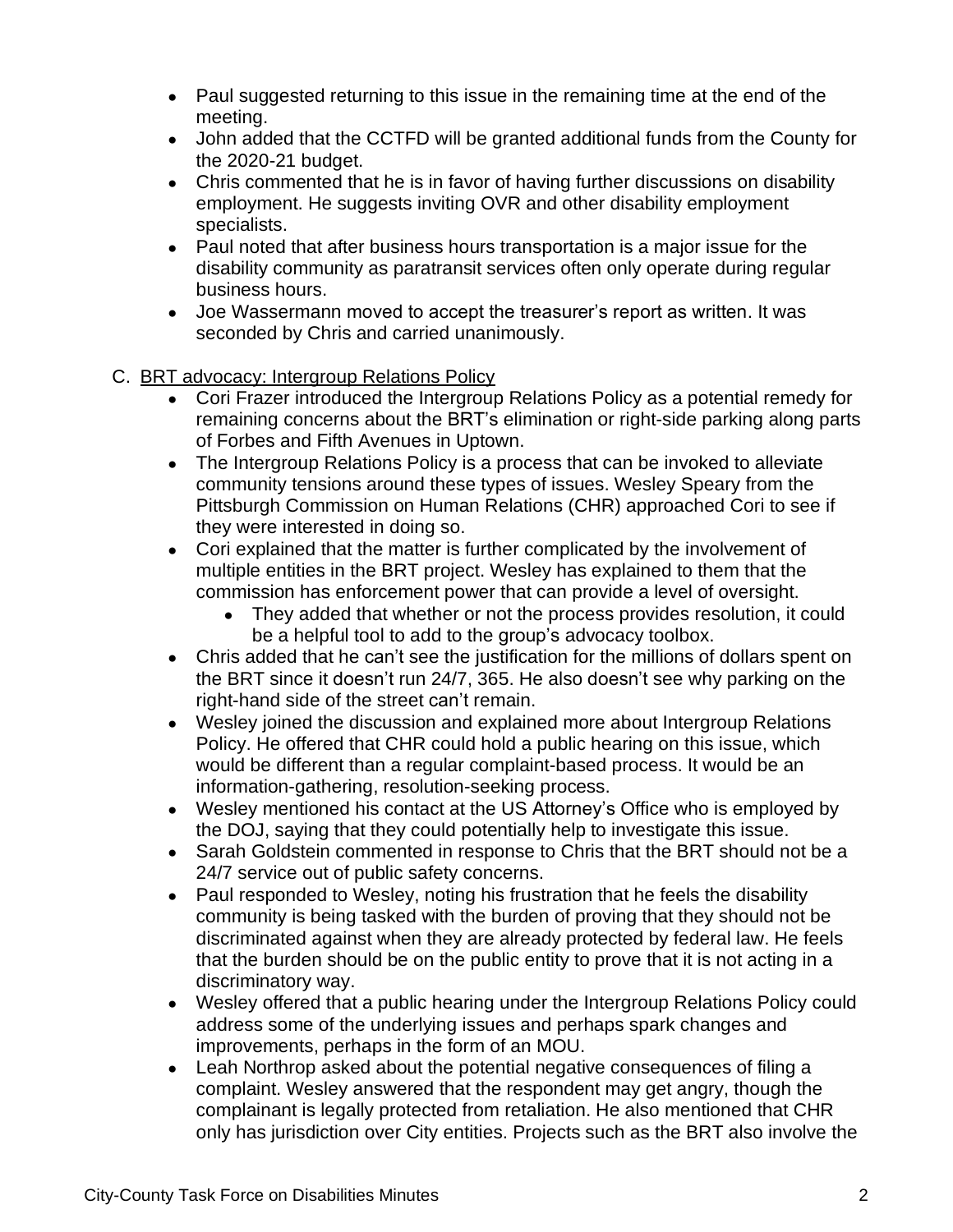County and would not be under CHR's umbrella of enforcement. He reminded all that the DOJ enforces the ADA at a federal level. Wesley mentioned that there is also a County CHR but said that they don't have the same capacity as the City's CHR. There is also a state CHR but he is not as familiar with their process.

- Leah also asked whether filing a complaint might set an important precedent. Wesley answered that theoretically, it could, but he's not sure if it would here.
- Paul asked for clarification around the difference of the Intergroup Relations Policy and HCR's complaint procedure, which is by nature more adversarial. He asked Wesley whether the CCTFD could initiate a complaint against the City if the Intergroup Relations Policy didn't work out as they hoped. Wesley believed that they could do so as long as it was within one year of the legal harm's occurrence.
- After discussing whether to seek an Intergroup Relations Policy hearing, Rich motioned to have Paul and Cori liaise with CHR to initiate an Intergroup Relations Process. Joe seconded the motion and it carried unanimously.

# D. DOMI: maintaining the public right of way

- Erin Clark introduced herself as a Policy Analyst with DOMI. She and her colleague, Charlie Echard, came to give updates on the outdoor dining and retail program and gather feedback.
- Erin went over Open Streets Initiatives that were put into place last summer to mitigate the harmful effects of the pandemic on the economy.
- Paul pointed out one example from Erin's presentation in which the public right of way in Oakland appears to be blocked from multiple angles. Georgia Petropoulos provided context for the image, noting that her agency, the Oakland Business Improvement District (OBID), participated in the street design being shown. This image is deceiving, she said, because the diners are on the sidewalk and the accessible path has been routed to the closed street. The center of the street showed an accessible minigolf activity. There is also an accessible route on the other side of the street's sidewalk.
- Georgia also noted the added complexity of PA liquor laws, which provide that alcohol can only be served outside of the building if it is along the frontage of the business.
- Paul mentioned that he is frustrated by the fact that the accessible route is relegated to the outer, street-side portion of the sidewalk which often has many other obstructions to navigate. Georgia answered that at the time photo was taken, the PLCB provided that businesses serving alcohol outside must to so in a contiguous zone to the business.
- Paul asked Joe to weigh in on whether blind or visually impaired individuals prefer one side of the sidewalk to the other. Joe responded that one of the biggest problems is the fact that often an accessible arrangement of tables and chairs in the beginning of business hours is no longer such by the end of business hours. In general, however, the preference is for the lane on the business side since the outer curb usually has more obstructions.
- Erin clarified that since she'd spoken with the CCTFD last summer, DOMI has prohibited businesses from blocking both sides of the sidewalk except in the case of full street closure.
- She also now understands that it is more accessible for sidewalk dining to be located on the curb side of the sidewalk. The danger of businesses doors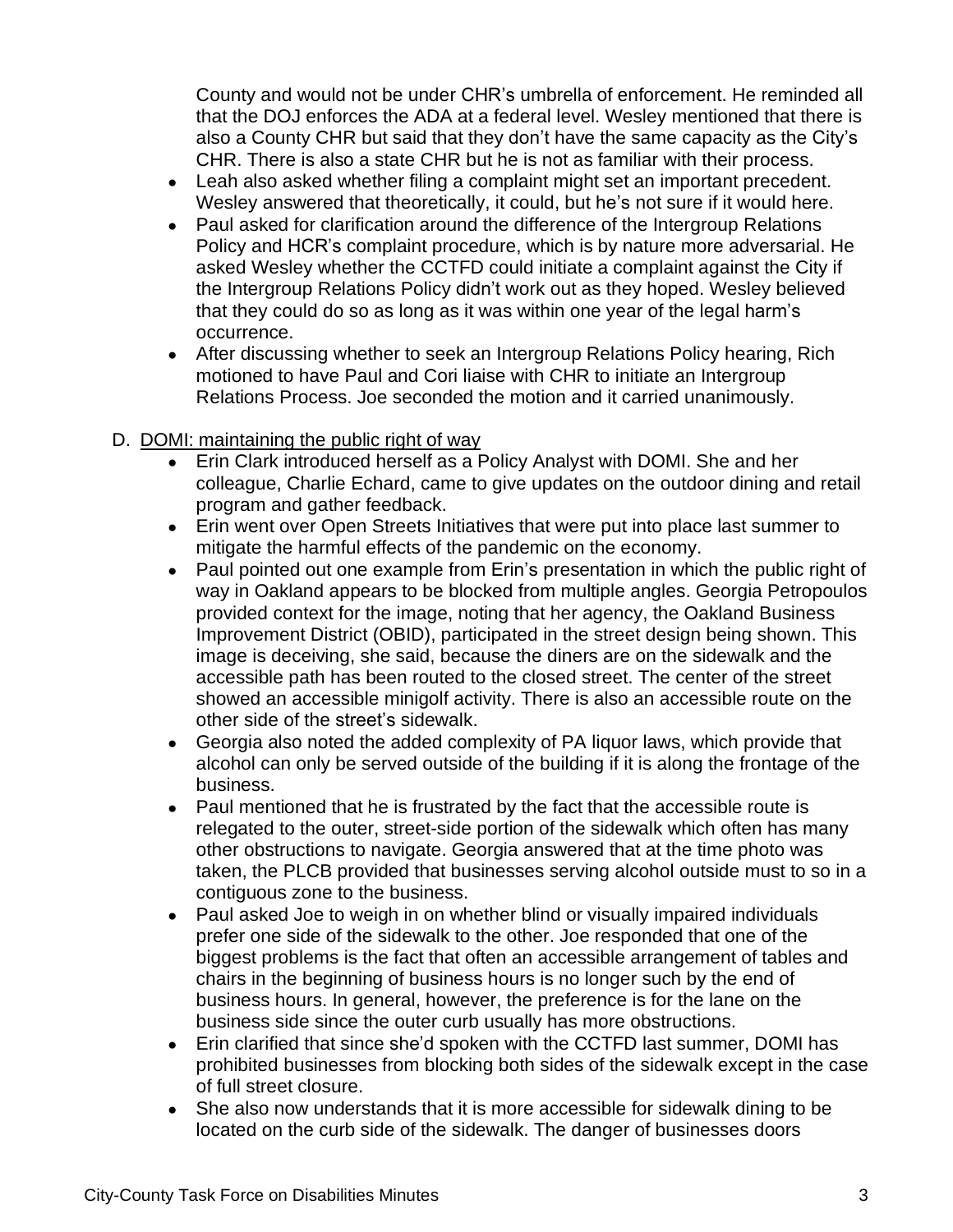opening and closing into pedestrian traffic had also been a factor in policymaking on this issue.

- Paul noted that he feels discriminated against as this issue has not been confronted in earnest until the pandemic forced new policy. Erin acknowledged that the PLCB's regulation change has given the City more flexibility to guide public right of way design.
- Georgia brought up doors opening from parked cars as another complicating factor for sidewalk dining on the curbside. Erin responded that she hadn't heard any complaints from businesses about that; DOMI is prioritizing the safety of pedestrians. She acknowledges that there may be further complexities with accessible parking and sidewalk dining. She is hoping to regularly follow-up with the CCTFD as new issues come to light.
- Erin welcomes any feedback from the group and its allies. Her email address is [erin.clark@pittsburghpa.gov.](mailto:erin.clark@pittsburghpa.gov) DOMI's website and the City's public engagement site, EngagePGH, are also good places to provide feedback on public right of way issues.

# E. CCTFD project planning

- Additional discussion on project planning was added to the agenda.
- Paul opened up the discussion on projects to the group, noting that the new funding year begins in July. Projects that have been brought up at past meetings include advocacy for nighttime employment transit, policy issues around ACCESS, disability advocacy in jails and nursing homes, and continued work with the Pittsburgh CHR.
- John pointed out that much of the funding will go toward accessibility measures for the meetings themselves.
- Paul added out that he would like to see more discussion on accessibility in the community development process.
- Joe said that he is in favor of advocacy around evening transit. He suggests inviting advocates from Achieva, OVR, Goodwill, and others who employ individuals with disabilities to amplify their efforts around increasing disability employment. He would also like to have representatives from jails and nursing homes visit with the Task Force.
- Cori advises that the group be cautious of inviting Goodwill as they pay individuals with disabilities a subminimum wage, which is unacceptable.
- Rich McGann agrees that evening transportation should be a focus of upcoming projects. He worries that ACCESS's hours are too limited for people with disabilities and preclude full independence for people with disabilities.
- Chris added his support for further discussion on nighttime transportation.
- Sarah added that there is a bill in the house that would exempt subminimum wage workers from social security taxes.
- Georgia would like to see funding go toward communications around the CCTFD to encourage further participation and advocacy.
- Paul asked for volunteers to lead the nighttime transit project, suggesting jump off conversations with Port Authority and ACCESS. He guesses that the new stimulus package from the federal government may be apply to this issue.
- John points out that he may have a conflict of interest as a Port Authority board member. Paul understood that and asked whether John could at least reach out